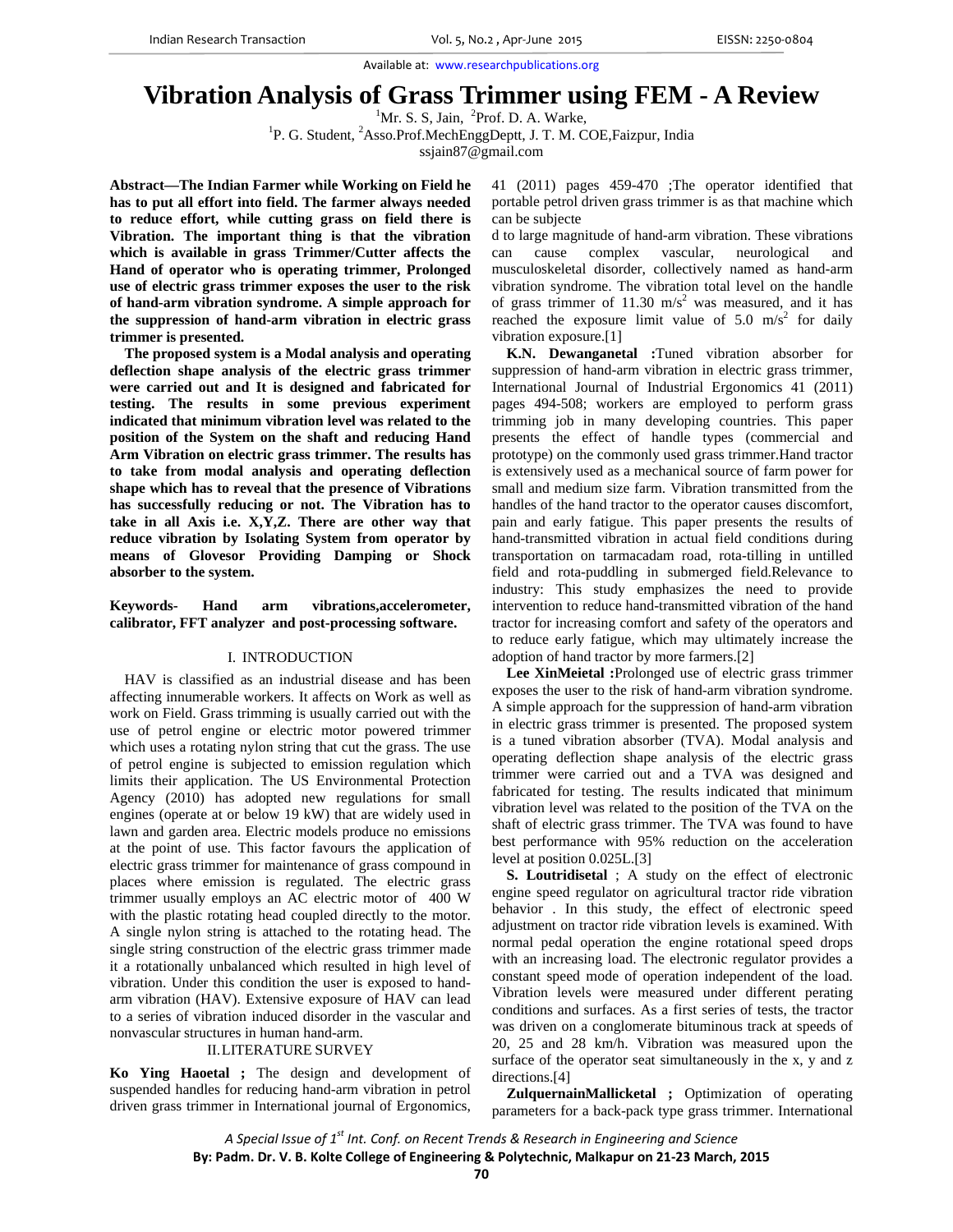Journal of Industrial Ergonomics 38 (2008) 101–110 ; Optimization of operating parameters for a back-pack type grass trimmer . Hand–arm vibration syndrome (HAVS) is very common among workers operating power tools and performing similar work for extended period of time. Grass trimming involves the use of motorized cutter spinning at high speed, resulting in high levels of hand–arm vibration (HAV) among the machine operators. In this study the influence of handle–hand interaction of a grass trimming machine (GTM) is evaluated based on different hand positions of operator during operation.[5]

## III. THEORY

# 3.1 Theoretical Background

#### 3.1.1 Practices on HAV

 The disorders are referred to hand-arm vibration syndrome (HAVS). Loriga in 1911 is the first to document the relationship between the exposure of HAV and HAVS. Great efforts have been made by researchers in order to reduce vibration of hand tools and its effect. These included isolation of the hand from the vibrating handle with the use of anti-vibration gloves. The effect of anti-vibration gloves to the human tools interface has been extensively studied, such as the investigation of the vibration isolation characteristic for a gloved hand using a laser based vibration sensor, The developments is always done for a more reliable method of effectiveness of anti vibration glove; evaluation of the effect of wearing anti-vibration gloves on the grip strength applied to cylindrical handles. However, different hand tools will have different influence on the isolation performance of the anti-vibration glove as it is tool or excitation spectrum specific. In certain cases where the machines have clear handle modules, vibration attenuation can be achieved by the isolation of the tool handle from the vibrating source using vibration isolators. Another feasible technique is to channel the vibration energy to a secondary system by adding a secondary mass-spring damper to a primary system which is known as tuned vibration absorber (TVA). This will reduce the vibration of the vibrating system thus reducing the handle vibration.

#### 3.1.2 Vibration isolation concept

One of the most useful techniques for reducing handle vibration is to insert isolator or rubber mount between the handle and the source of excitation. The function of an isolator is to reduce the magnitude of motion transmitted to the handle. The concept of vibration isolation is well established and illustrated by considering single degree of freedom system as showninFig.1. This system consists of a mass supported by spring and damper connected to a moving plate which represents a vibrating machine by an isolator having resilience and energy-dissipating means.

 The performance of the isolator can be evaluated by the characteristic of the response of the combined isolator system  $x(t)$  to steady-state sinusoidal vibration  $y(t) = Y \sin \omega t$ . This characteristic is referred asthe steady-state displacement transmissibility, X/Y given as:



where X is the amplitude of the mass,  $\tau$  is the relative damping, r is the frequency ratio $\left(\frac{\omega}{\omega_n}\right)$ ,  $\omega$  is the forcing frequency and  $\omega_n$  is the natural frequency. In general isolation become effective when the frequency ratio exceeds 2. If the ratio is less than 2, the vibration may easily be amplified. It is widely understood that reducing the stiffness of isolators/mounts and increasing the mass of the part to be isolated are two ways to increase the efficiency of isolator.



**Fig.1 Schematic diagrams of vibration isolation systems.**  3.1.3 Dynamic characteristic of rubber mount

Dynamic stiffness and loss factor play vital role in the performance of a rubber mount. the dynamic transfer stiffness (k) as frequency dependent ratio of the blocked force on output of a vibration isolator (F) to the displacement in the input (u) given as below:

$$
k = \frac{F}{u} \dots \dots \dots \dots \dots \dots (2)
$$

Fig. 2 illustrates the concept of dynamic transfer stiffness where a rubber element is placed under a preload mass. The excitation force is on the top of the preload mass. The input response of rubber mount is defined as u(t) while the blocked force transmitted from the bottom of rubber mount is expressed as F(t). If the element mass is negligible, the equation of motion for the rubber mount is given as:

c ୢ୳ሺ୲ሻ ୢ୲ kuሺtሻ ൌ Fሺtሻ …………….. (3)

where c is damping coefficient. Assuming  $F(t)$  is simple harmonic such that  $F(t) = F_e^{i\omega t}$ , the input response of rubber mount is expressed as  $u(t) = H(i\omega)F_e^{i\omega t}$ 

where the receptance function is given by:



*A Special Issue of 1st Int. Conf. on Recent Trends & Research in Engineering and Science* **By: Padm. Dr. V. B. Kolte College of Engineering & Polytechnic, Malkapur on 21‐23 March, 2015**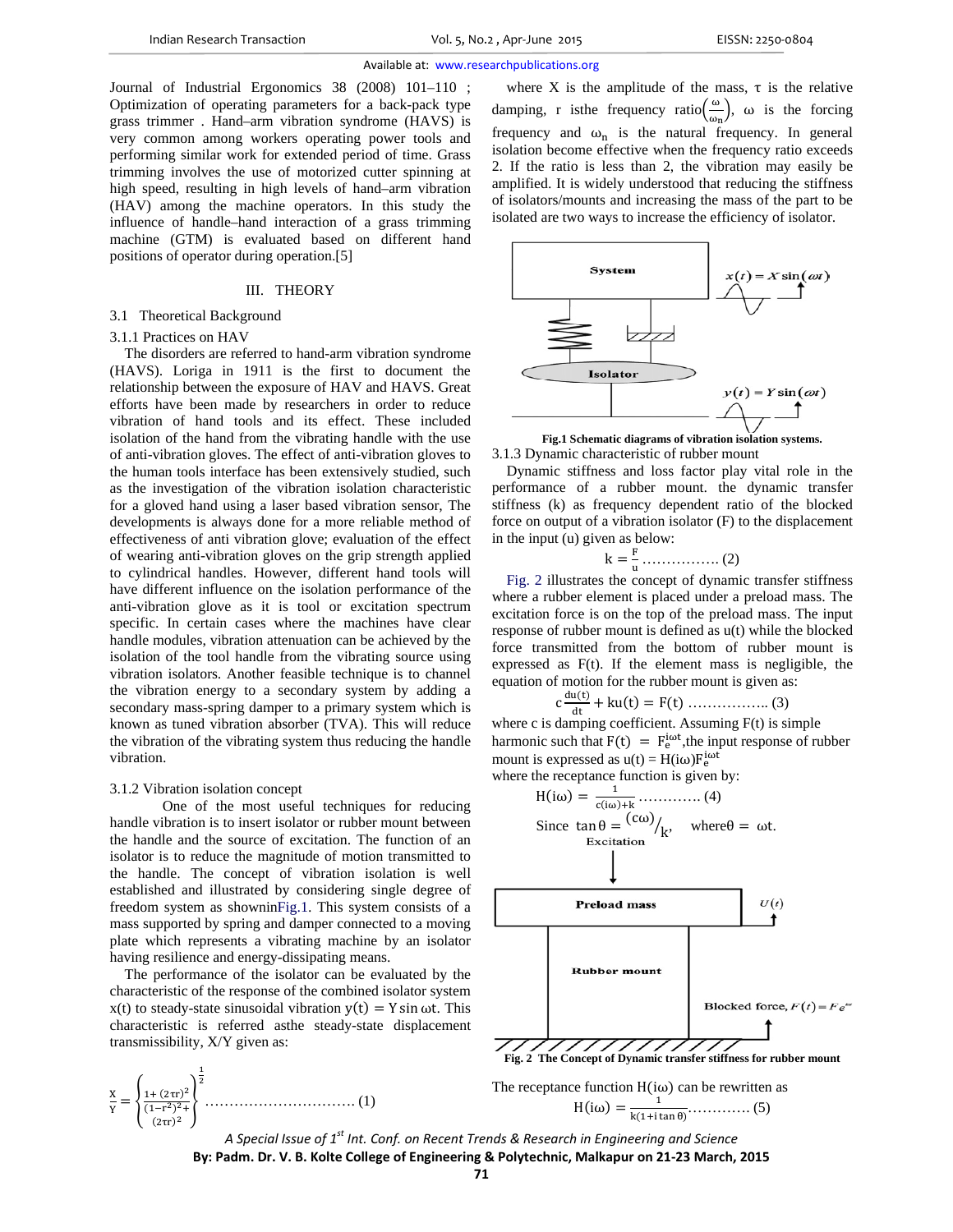The rubber mount dynamic loss factor (η)is defined by

$$
\eta = \tan \theta = \frac{\text{Im}\{H(i\omega)\}}{\text{Re}\{H(i\omega)\}} \dots \dots \dots \tag{6}
$$

Where Im $\{H(i\omega)\}\&R$ e $\{H(i\omega)\}\$  are the the imaginary and real part of the receptance function $\{H(i\omega)\}\$ . The inverse of the reception function is the dynamic transfer stiffness of an element, where

$$
k=\frac{1}{H(i\omega)}.\ldots....(7)
$$

3.1.4 Measurement of hand-arm vibration

Provides the general requirement for measuring and reporting hand-transmitted vibration exposure. It also defines a frequency weighting filter,  $W<sub>h</sub>$  which is the combination of band limiting and weighting filter, to allow uniform comparison of vibration measurement. The magnitude of vibration is measured by means of the frequency-weighted root-mean-square (rms) acceleration, expressed in  $m/s^2$  in (Eq. (8))

$$
a_{hw} = \sqrt{\sum_{j} (W_{hj} a_{hj})^2} \dots (8)
$$

Where  $a_{hw}$  is the value of the frequency-weighted rmsacceleration, $W_{hi}$  is the weighting factor for the one-third octave band  $j$  and  $a_{hj}$  is the rms acceleration for the one-third octave band j.The vibration total value  $a<sub>hv</sub>$  is established by root-sum-of squares of frequency-weighted rms acceleration measured in three orthogonal axes, written as:

$$
a_{hw} = \sqrt{a_{hwx}^2 + a_{hwy}^2 + a_{hwz}^2 + \ldots (9)}
$$

Where  $a_{hwx}$ ,  $a_{hwx}$ ,  $a_{hwx}$  are the value of  $a_{hw}$  (frequencyweighted rms acceleration in single axis) in meters per second squared, m/s2,for the  $X_{h}$ ,  $Y_{h}$  and  $Z_{h}$  axes respectively.

# 3.1.5 Grass trimmer description

The electric grass trimmer with a weight of 2.74 kg was used in this study. The basic element of the electric grass trimmer consists of the cutting head, connected by a tubular hollow aluminium square structure on which is fitted the upper plastic casing which houses the handle and the switch controlled by the operator. The tubular hollow aluminium structure has an adjustable collar which allows the operators to adjust the overall length of the trimmer to suit their height.

#### 3.1.6 Vibration analysis of electric grass trimmer

Vibration analysis is carried out in order to determine the operating frequency of the electric grass trimmer, the vibration level and the dominant axis. Vibration analysis shall be carrying out by instruments which include the miniature tri-axial accelerometer, calibrator, FFT analyzer and post-processing software. The electric grass trimmer was tested under free-running condition. Since the length of nylon string for grass trimmer has some influence on the engine speed, a constant length of nylon string was used throughout the study. The accelerometer is mounted on the front handle near the hand grip location. The data from the accelerometer are stored and analyzed. Vibration total values  $a<sub>hv</sub>$  are calculated from the frequency-weighted rms acceleration measured in three orthogonal axes  $(X_h, Y_h, Y_h)$  $Z<sub>h</sub>$ ) of the handle. The  $Z<sub>h</sub>$  axis is defined as the longitudinal axis from third metacarpal bone towards the distal end of the finger. The  $X_h$  axis is perpendicular with  $Z_h$  axis. The  $Y_h$  axis is perpendicular to  $X_h$  and  $Z_h$  axes and is the direction towards the thumb .

3.1.7 Experimental modal analysis

The inherent dynamics characteristics of a structure can be determined from experimental modal analysis. Frequency response functions (FRFs) of a structure are determined through experimental modal analysis which establishes the relationship between measured output and input as a function of frequency. From these FRFs, the natural frequencies, damping, and mode shapes of a structure can be obtained and can be used to predict the effect of SM. It is an important tool in evaluating and controlling the effect of resonance. Impact testing has become a popular method to perform experimental modal analysis since it is fast, convenient and cost effective.

3.1.8 Acceleration transmissibility measurement

Acceleration transmissibility test was carried out to determine the characteristic of handles. Acceleration transmissibility of handles was measured on a shaker (Tira GmbH, vibration test system TV 50101) using a sine swept signal, frequency range of 0-1280 Hz . Accelerometers were attached to handle and the base plate of shaker.



**Fig. 3 Acceleration transmissibility measurement setup in Xh\_axis**  The acceleration transmissibility of the handle was determined by measuring the ratio of acceleration on the handle to the base plate using LMS spectral testing software. Handle acceleration transmissibility measurement was performed without hand grip on handles to avoid hand-arm interaction.

## IV. OPERATION

Fifteen representative male operators were chosen for this study, with attributes summarized in Table 2. All operators were technicians who volunteered for this study. They were all in good physical condition and had some experience in using grass trimmer. Eye and ear protective equipments were provided to all operators during each task for safety purpose.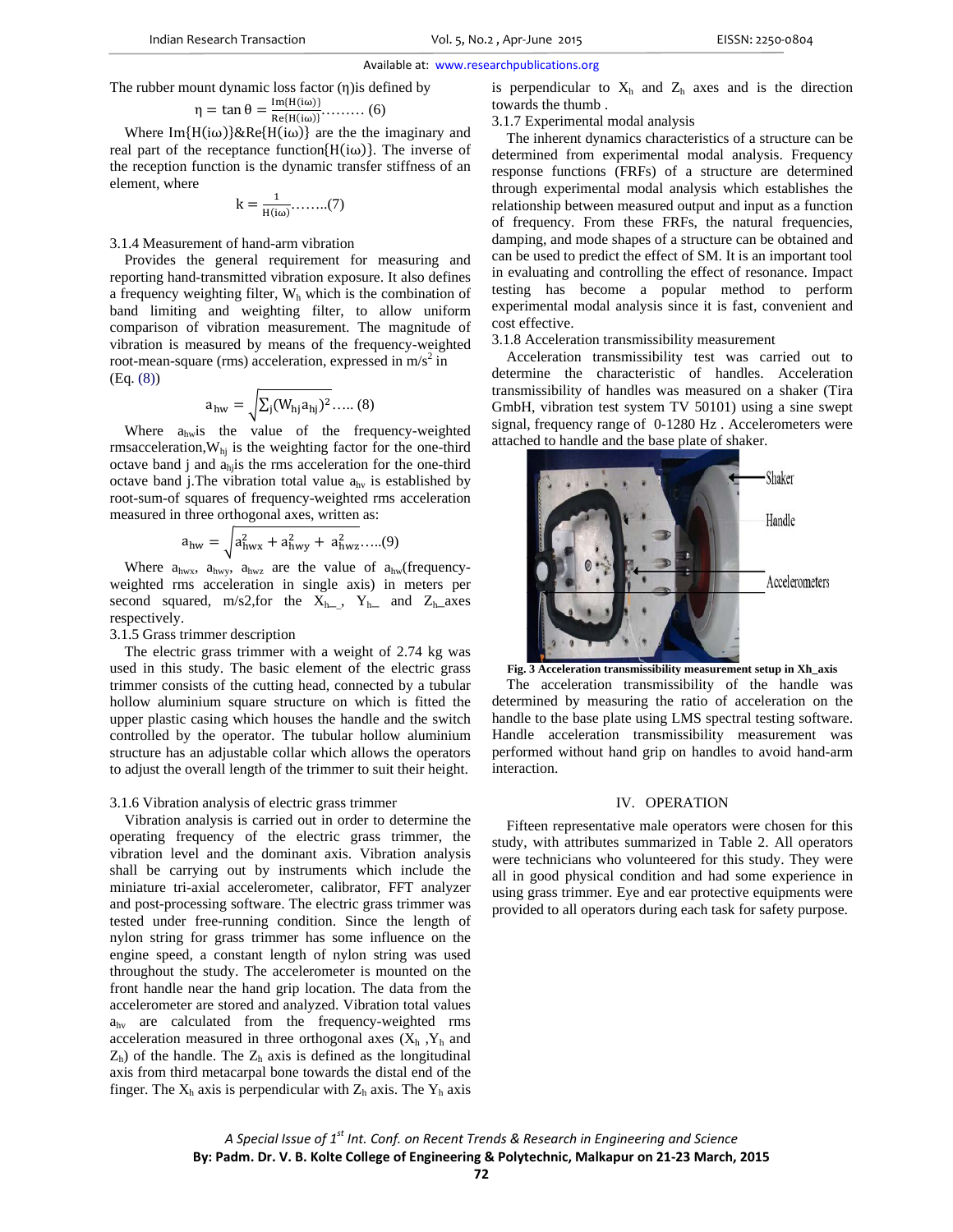

**Fig.4 Points approximately to be taken**  These points are taken from reference copy of Hand arm Vibration. In this article the HAV is means that Hand Arm Vibration.



**Fig. 5 Frequency spectra for the handle of the grass trimmer in the Xh\_ Yh\_ and Zh\_axes.** 

| Dimensions of the redesigned handle. |        |        |        |
|--------------------------------------|--------|--------|--------|
| Handle                               | в      | C      | D      |
| Length of Handle grip, mm            | 129.38 | 152.00 | 152.00 |
| Dia. Of Handle grip, mm              | 33.58  | 33.14  | 33.14  |
| Length of Handle                     | 178.00 | 94.01  | 94.01  |
| Thickness of Handle, mm              | 6.02   | 6.24   | 6.24   |
| Width of length, mm                  | 32.03  | 33.02  | 33.02  |

| <b>TABLE 1</b>                       |  |  |
|--------------------------------------|--|--|
| Dimensions of the redesigned handle. |  |  |
|                                      |  |  |

| Length of base plate, mm       | 98.35 | 133.21           | 133.21 |
|--------------------------------|-------|------------------|--------|
| Width of plate, mm             | 32.03 | 32.62            | 32.62  |
| mm Thickness of base plate, mm | 6.08  | 3.O <sub>8</sub> | 3.08   |

|                                            | TABLE 2 |  |
|--------------------------------------------|---------|--|
| <b>Distribution of operator attributes</b> |         |  |

| <b>Attribute</b> | Mean  | <b>Standard</b><br>deviation | Range   |
|------------------|-------|------------------------------|---------|
| Age(Years)       | 33.1  | 7.2                          | 24-44   |
| Height (cm)      | 170.1 | 7.7                          | 160-184 |
| Weight(kg)       | 71.9  | 13.1                         | 52-91   |



# 4.1 Accessories

The different accessories employed during the study were handle adapter, light weight tri-axial accelerometer (Dytran, 3023M20 SN: 4011), calibrator exciter (B&K, 4294) and data acquisition system (LMS Scadas Mobile, SCM05). A tri-axial accelerometer having a mass of 2.4 g was used to measure vibration at the handle of the grass trimmer. The adapter was rigidly fixed on the handle grip so that there were no relative motion between the handle grip and adapter (Fig. 7).

# 4.2 Measurement, data collection and analysis

Before the actual experiment was conducted, all the operators were briefed about the objective of the experiments. A training session was organized for the operators in order to familiarize them with the task. For measuring vibration at the handle grip of grass trimmer, the accelerometer was mounted on the handle adapter with the use of petrol-wax (Fig. 7)

*A Special Issue of 1st Int. Conf. on Recent Trends & Research in Engineering and Science* **By: Padm. Dr. V. B. Kolte College of Engineering & Polytechnic, Malkapur on 21‐23 March, 2015**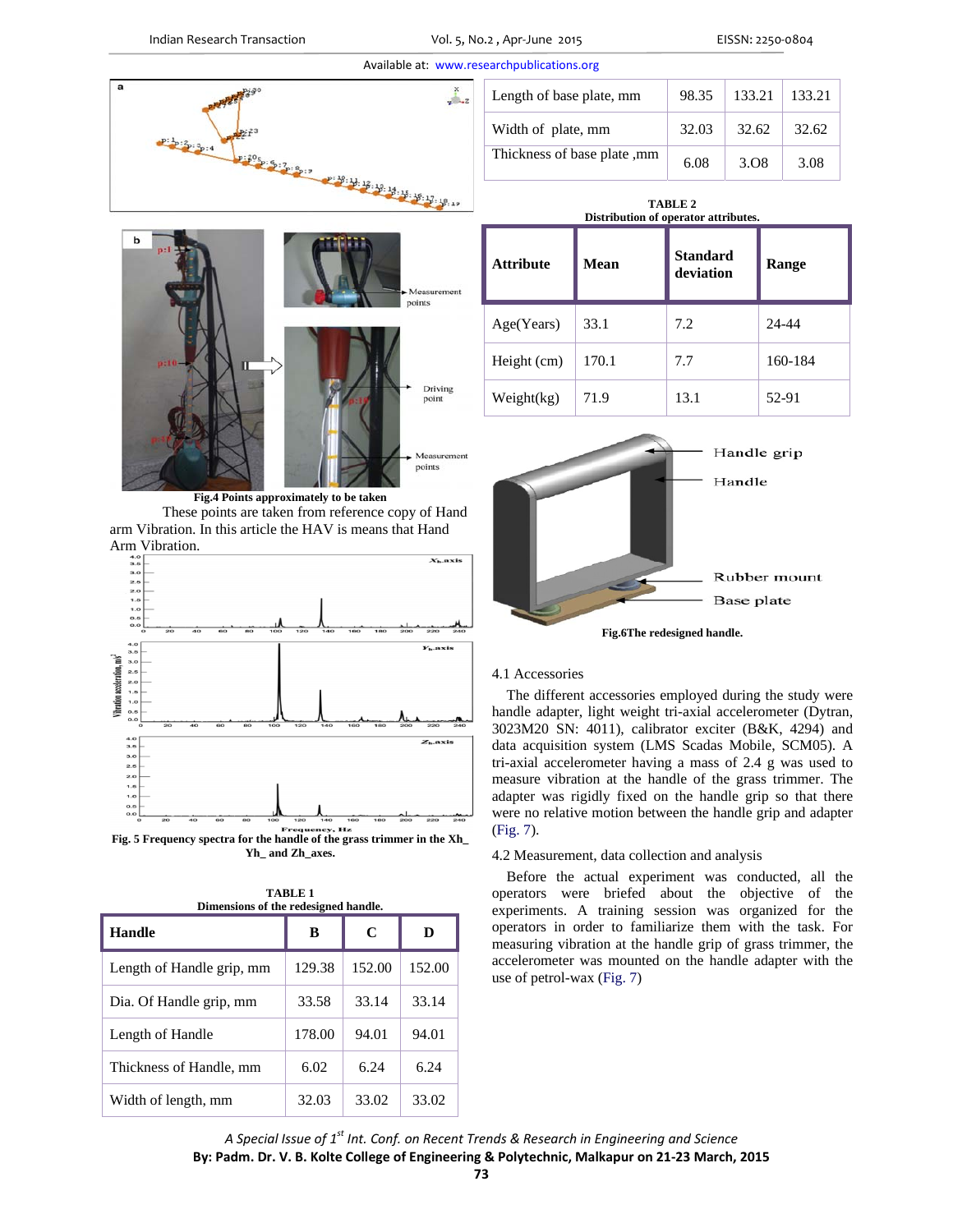

**Fig. 7 Mounting of an accelerometer on the handleadapter of the grass trimmer.** 

and connected to LMS Scadas Mobile and the data analyzed using LMS spectral testing software. Before and after each measurement, the accelerometer was calibrated to ensure accuracy. The recommendation of was followed for orientation of the measurement axes:  $Z_{h-}$  axis is defined as the longitudinal axis from the third metacarpal bone towards the distal end of finger;  $X_{h-}$  axis is perpendicular with  $Z_{h-}$ axis;  $Y_{h}$  axis is perpendicular to  $X_{h}$  and  $Z_{h}$  axes, and is in the direction towards the thumb. The four grass trimmers were allowed to run under no cutting condition for 5 min until stable conditions were reached before the experiment is commenced.The operators then operate the grass trimmers with the different handle design. For each measurement, the operator was asked to hold the grass trimmer at full engine speed of 6200 rpm for 60 s while maintaining grip and push force. Immediately after 1 min of data sampling, they started to carry out grass trimming task for the duration of 15 min. Stored data were analyzed for vibration acceleration in rms (ahj) at 1/3rd octave bands centered from 8 to 1000 Hz for each measurement and each axis. For each axis, the overall weighted rms acceleration (ahwx, ahwy ,ahwz) was calculated. From the overall weighted rms acceleration of three axes, vibration total value (ahv) was calculated for each subject. Average of vibration acceleration of the 15 operators was calculated which represented vibration exposure of grass trimmer. The reduction of vibration was calculated by subtracting the averaged vibration total value  $(a<sub>hv</sub>)$  of prototype handles (B, C, and D) from the commercial handle A. After the field test, the operators rest until their physiological responses were normal before the test on the next handle started.

During the rest period, the operators were asked to rate the handle in following categories: perception of grip force required (rate of difficulty) and perception of vibration. The subjective ratings were made using the Borg CR-10 scale. The CR-10 scale consists of numerical scale from 0 (too little grip force required/no vibration) to 10 (too high grip force required/high vibration). The operators were asked to report honestly based on what they feel and experienced. One-way analysis of variance (ANOVA) was performed to test the different level of frequency-weighted rms acceleration of different axes among the handles. A t-test was then conducted to calculate the vibration reduction level of the prototypes handles from the commercial handle. Finally, the Pearson correlation coefficient calculation was carried out to evaluate the correlation between the subjective rating and vibration total value  $(a<sub>hv</sub>)$ .

## 4.3 Subjective rating

Operator's rating of perception of grip force and vibration are shown in Table 3. The perception of grip force is taken into account because more grip force on the handle is required when exposed to the higher vibration. The increased grip force increases the stiffness of the hand thus causes higher vibration transmissibility. From Table 3, it was observed that the perception of grip force was highest for handle D (4.13 in Borg scale). This is followed by handle A and C which have the same value of 4.00. The rating of grip force required for handle B is lowest (3.87 in Borg scale). The perception of grip force is in agreement with the level of measured vibration.On the other side, rate of vibration perception was the highest for handle B with the value of 4.53. The values of 4.27, 4.13 and 3.73 were observed for handle A, D and C respectively (Table 3). Pearson correlation was carried out to evaluate the relation between measured vibration total value (ahv) and subjective rating of vibration perception.A positive value reflects a direct association between measured vibration total value (ahv) and subjective rating of vibration perception while a negative value reflects inverse relationship. The strength of the correlation is indicated by the correlation values: zero is the weakest correlation, and 1 or -1 is the strongest; correlations between 0 and 0.30 are weak; those between 0.31 and 0.60 are moderate; and those greater than 0.60 are strong. For handle A, correlation between vibration total value (ahv) and vibration perceptions is 0.522 and is considered moderate. This revealed that higher vibration total value (ahv) tends to have a higher rate of vibration perception. The perception of operators is correct. The correlations among pairs of variables for handle C, D are all positive but considered weak. The correlation coefficients for handle B were negative and consider weak.

**TABLE 3 Correlation of vibration total value (ahv) and vibration perception.** 

| Correlation (Pearson correlation)        |                      |  |
|------------------------------------------|----------------------|--|
| Vibration total<br>value (ahv) of handle | Vibration perception |  |
| А                                        | $0.522^{\rm a}$      |  |
| B                                        | $-0.288$             |  |
| C                                        | 0.061                |  |
|                                          | 0.313                |  |

This indicated even with lower vibration total value (ahv); higher rate of vibration perception was reported. This result reveals that perception of vibration by the operators did not reflect the measured vibration level. Handle B which has the lowest vibration total value (ahv) of 2.69 m/s<sup>2</sup> was perceived to have the highest perception of vibration.the works on hand-transmitted vibration in power tools showed workers were not aware of the level of vibration transmitted to the

*A Special Issue of 1st Int. Conf. on Recent Trends & Research in Engineering and Science* **By: Padm. Dr. V. B. Kolte College of Engineering & Polytechnic, Malkapur on 21‐23 March, 2015**